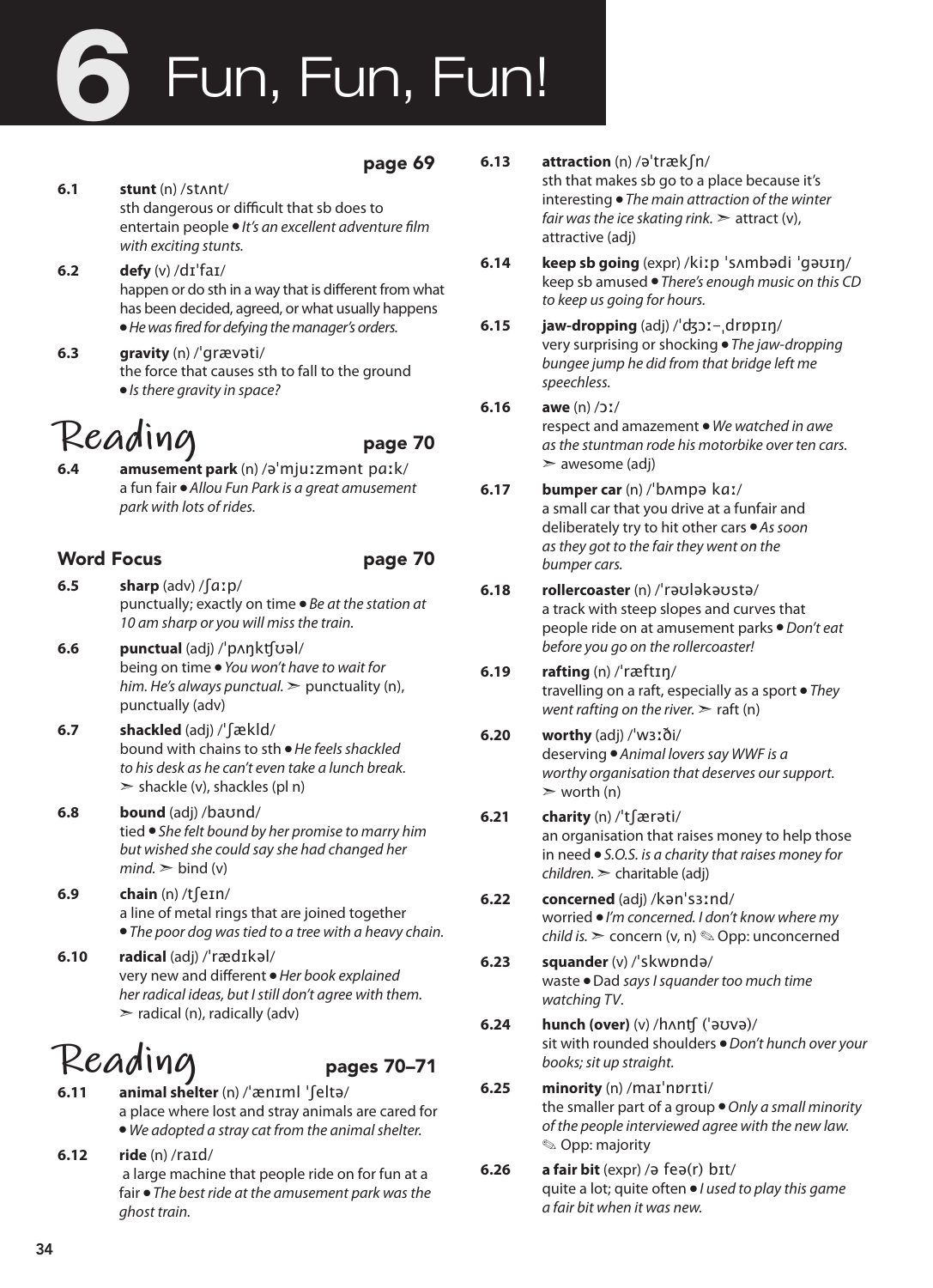- **6.27 volunteer work** (n) /vɒlənˈtɪə wɜːk/ work sb offers to do without being paid for it ● *Why don't you do some volunteer work at the animal shelter?*
- **6.28 indicate** (v) /ˈɪndɪkeɪt/ show ● *The results of this survey indicate that teens prefer the cinema to the theatre.* ➣ indication (n), indicative (adj)
- **6.29 range** (n) /reɪnʤ/ a group of different things of the same type ● *There is a good range of rides at this amusement park, so it's great for all the family.*
- **6.30 youth** (n) /juːθ/ young people ● *There is a youth club for teenagers in our area.*
- **6.31 restless** (adj) /ˈrestləs/ easily bored ● *Robert gets restless if he stays home*   $all$  day.  $\ge$  rest (v, n)
- **6.32 degree** (n) /dɪˈgriː/ a qualification from a university ● *Yiannis is studying for a biology degree at Athens University.*
- **6.33 sample** (v) /ˈsɑːmpl/ try ● *He sampled many sports before he decided that tennis was his favourite.* ➣ sample (n)
- **6.34 mature** (v) /məˈtjʊə/ start to behave sensibly, like an adult ● *Bob matured at summer camp this year and is now more confident.* ➣ mature (adj)
- **6.35 engage (in)** (v) /ɪnˈgeɪʤ (ɪn)/ be involved in ● *Teenage boys at this school engage in football and rugby.*
- **6.36 lounge** (v) /laʊnʤ/ relax lazily ● *We lounged around the house all day doing nothing.*
- **6.37 worthwhile** (adj) /wɜːθˈwaɪl/ worth the time, effort or money spent on sth ● *If you want to do something worthwhile with your free time, why not join a yoga class and get fit?*
- **6.38 achievement** (n) /əˈʧiːvmənt/ sth that sb succeeds in doing ● *Learning to drive gave Greg a great sense of achievement.*  $\geq$  achieve (v)
- **6.39 findings** (pl n) /ˈfaɪndɪŋs/ results ● *The findings of the survey show that most teenagers prefer to go out than sit around at home.*  $\triangleright$  find (v)
- **6.40 reserve** (v) /rɪˈzɜːv/ arrange for a hotel room, a table at a restaurant, etc to be kept for you to use at a particular time in the future ● *I'd like to reserve a table for four, please.*   $\triangleright$  reservation (n)
- **6.41 settle down** (phr v) /ˈsetl daʊn/ become calm and quiet ● *Come on, settle down, you two!*
- **6.42 bump into** (phr v) /bʌmp ˈɪntə/ meet sb by chance ● *I bumped into Jack this morning.*

**6.43 colleague** (n) /ˈkɒliːɡ/

sb you work with ● *Sam and Jo have been friends and colleagues for twelve years.*

### Amusement parks

attraction bumper car ride rollercoaster

- 
- $Vocabular$ <br>  $6.44$  bowling alley (n) / 'boulin 'æli/ **6.44 bowling alley** (n) / ˈboʊlɪŋ ˈæli/ a building where you go bowling ● *They go to the bowling alley every Saturday.*

### **6.45 board** (n) /bɔːd/ a flat piece of wood or card that you play board

games on ● *Here's the board. Now let's play chess.*

### **6.46 circuit** (n) /ˈsɜːkɪt/

a piece of ground for motorbikes, cars, etc to race around ● *They're going to build a Formula One circuit here!* 

### **6.47 course** (n) /kɔːs/

a place where a sport like golf is played ● *He plays golf at the course in Glyfada.*

### **6.48 court** (n) /kɔːt/

a place where sports like tennis or basketball are played ● *The tennis court was too wet to play on after the rain.*

### **6.49 field** (n) /fiːld/

a area of land, often used for sports like football or rugby ● *The football field was muddy after the rain.*

### **6.50 pitch** (n) /pɪʧ/

a place where a sport like football or cricket is played ● *The grass on the new football pitch is top quality.*

### **6.51 ring** (n) /rɪŋ/

a small area surrounded by ropes where people box ● *The boxer entered the ring to cheers from the crowd.*

### **6.52 rink** (n) /rɪŋk/

a place where you go ice skating ● *Let's go ice-skating at the rink this weekend.*

### **6.53 track** (n) /træk/ a circular course around which runners, cars etc race ● *The cars raced round the track.*

### **6.54 host** (v) /həʊst/

to provide the space and other things necessary for a special event ● *Which country is going to host the next World Cup?* ➣ host (n)

### **6.55 capable** (adj) /ˈkeɪpəbl/

having the ability or qualities necessary for sth ● *Don't worry – she's capable of looking after herself.*   $\geq$  capability (n)  $\otimes$  Opp: incapable

### **6.56 spectator** (n) /spekˈteɪtə/

sb who watches a sport ● *The spectators cheered when the players walked onto the pitch.*   $\ge$  spectacle (n), spectacular (adj)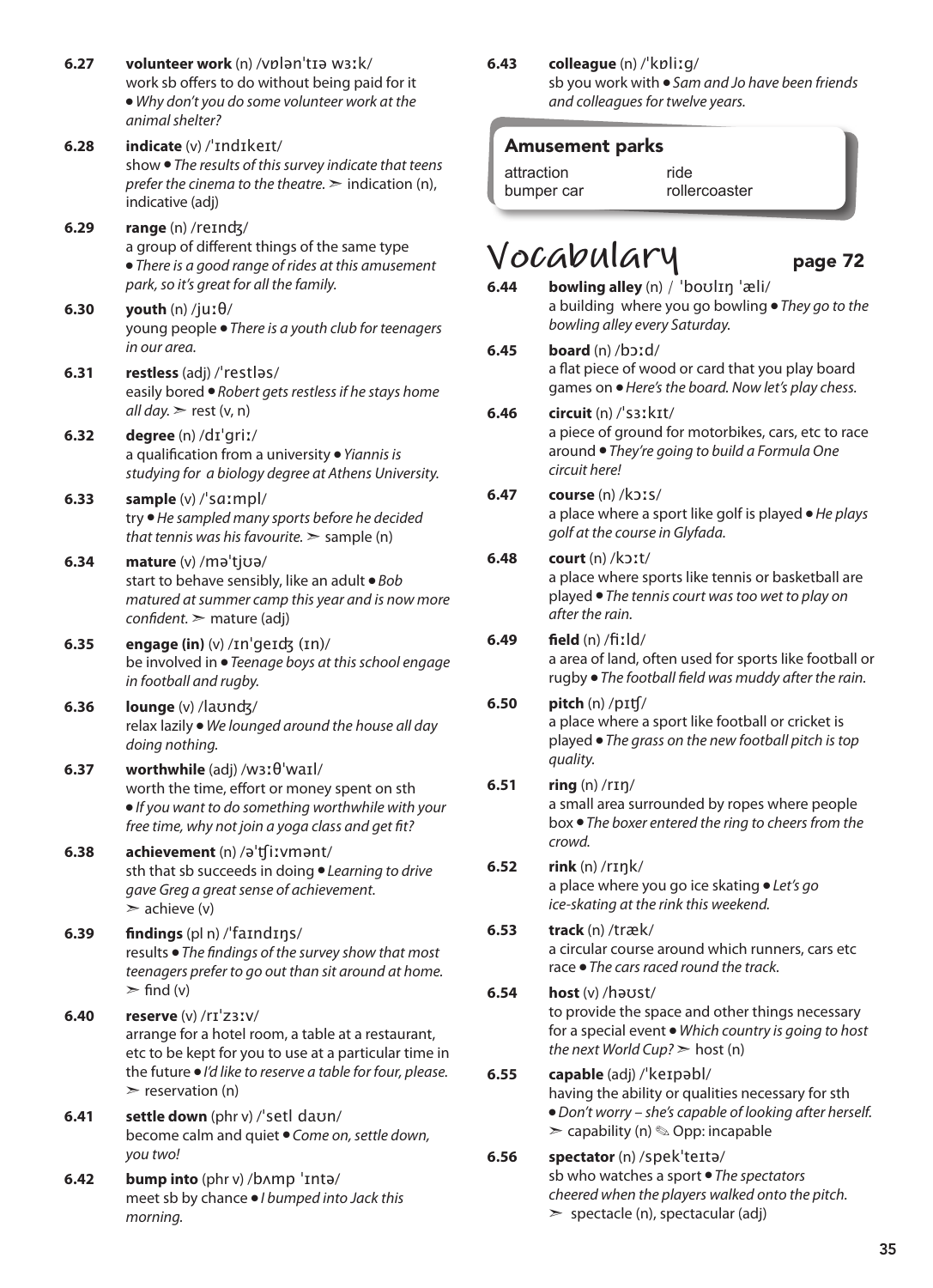**6.57 seat** (v) /siːt/ hold, provide seats for ● *How many people does the basketball stadium seat?* ➣ seat (n) **6.58 award** (v) /əˈwɔːd/ give a prize ● *They awarded Jean Dujardin an Oscar in 2012 for best performance by an actor in the film* The Artist.  $\geq$  award (n) **6.59 finish line** (n) /fɪnɪʃɪŋ laɪn/ the line where a race ends ● *Whoever crosses the finish line first is the winner.*  **6.60 exhibit** (n) /ɪgˈzɪbɪt/ an object of interest in a museum ● *Please do not touch the exhibits in the museum.*  $\geq$  exhibit (v). exhibition (n) **6.61 piece** (n) /piːs/ an object ● *This golden mask is a priceless piece and the museum is very proud to display it.*  **6.62 stroll** (n) /strəʊl/ slow relaxed walk ● A stroll in the park is very relaxing.  $>$  stroll (v) **6.63 wander** (n) /ˈwɒndə/ a relaxed walk without destination or purpose ● *As soon as I arrived in Paris, I went for a wander around the Latin Quarter.* ➣ wander (v) **6.64 seashore** (n) /ˈsiːʃɔː/ the land at the edge of the sea ● *They walked along the seashore and breathed in the fresh sea air.*  **6.65 deal** (v) /diːl/ give cards to players ● *John dealt seven cards to each player.*  **6.66 shuffle** (v) /ˈʃʌfl/ mix up cards ● *He shuffled the cards before the next game of poker.*  **6.67 grab** (v) /ɡræb/ have or take sth quickly because you are busy or in a hurry ● *Let's grab a sandwich before we go.* **6.68 a bite to eat** (expr) /ə baɪt tuː iːt/ a snack; a meal ● *We got a bite to eat at Yummies on the way home.*  **6.69 browse** (v) /braʊz/ search for information on a computer or on the Internet ● *We browsed the Internet for information on holidays in the Mediterranean.* ➣ browser (n) **6.70 hiking** (n) /ˈhaɪkɪŋ/ walking in the countryside ● *They went hiking in the mountains.*  $\geq$  hike (v, n) **6.71 path** (n) /pɑːθ/ a narrow strip of ground you walk along ● *They walked along the path through the forest admiring the trees.*  **6.72 compass** (n) /ˈkʌmpəs/ a device used to find directions (north, south, east, west) ● *To find north, use your compass.*  **6.73 gear** (n) /gɪə/ equipment ● *The gear I recommend for cycling* 

#### **6.74 outing** (n) /ˈaʊtɪŋ/

a short journey for pleasure or education ● *Our school is going on an outing to the Acropolis Museum tomorrow.* 

### **6.75 portable** (adj) /ˈpɔːtəbl/

that can be carried and moved to another place ● *I have a portable television set which I sometimes watch in my bedroom.* ➣ portability (n)

### **6.76 trekker** (n) /ˈtrekə/

sb who walks a long way as an adventure ● *It took the trekkers eight hours to walk across the*   $hills.$   $\ge$  trek (v, n)

#### **6.77 geocaching** (n) /ˈʤiːəʊˌkæʃɪŋ/ an activity where you look for hidden objects ● *We spend our weekends geocaching and have found two hidden containers already.*  $\geq$  geocache (n)

- **6.78 hide-and-seek** (expr) /haɪd-ənd-siːk/ a game in which one player shuts their eyes while the others hide, and then goes to look for them ● *Kenny hid under the table in the game of hideand-seek.*
- **6.79 adventure seeker** (n) /ədˈventʃə ˈsiːkə/ a person who loves adventure ● *This safari is for adventure seekers only!*

### **6.80 container** (n) /kənˈteɪnə/

sth that you can put things in ● *Put the biscuits in that container.*  $\ge$  contain (v)

**6.81 coordinates** (pl n) /kəʊˈɔːdɪnəts/ a set of numbers which give the exact position of a point on a map ● *He put the set of coordinates into the GPS which then showed him where to find the geocache.*

### **6.82 load** (v) /ləʊd/ put a program into a computer ● *You can load*

*these songs onto your MP3 player in just a few minutes.* 

### Sport venues

| bowling alley | field | rink  |
|---------------|-------|-------|
| course        | pitch | track |
| court         | ring  |       |

### **Grammar** page 73

- **6.83 feel up to** (phr v) /fiːl ʌp tuː/ have the strength, energy etc to do sth ● *I don't feel up to going out as I'm so tired.*
- **6.84 flame** (n) /fleɪm/ bright burning gas that you see when sth is on fire ● *The flames in the fire burned orange and blue.*

#### **6.85 maintain** (v) /meɪnˈteɪn/ keep ● *The police maintained order during the demonstration and there was no trouble.*  $\geq$  maintenance (n)

*is a helmet.*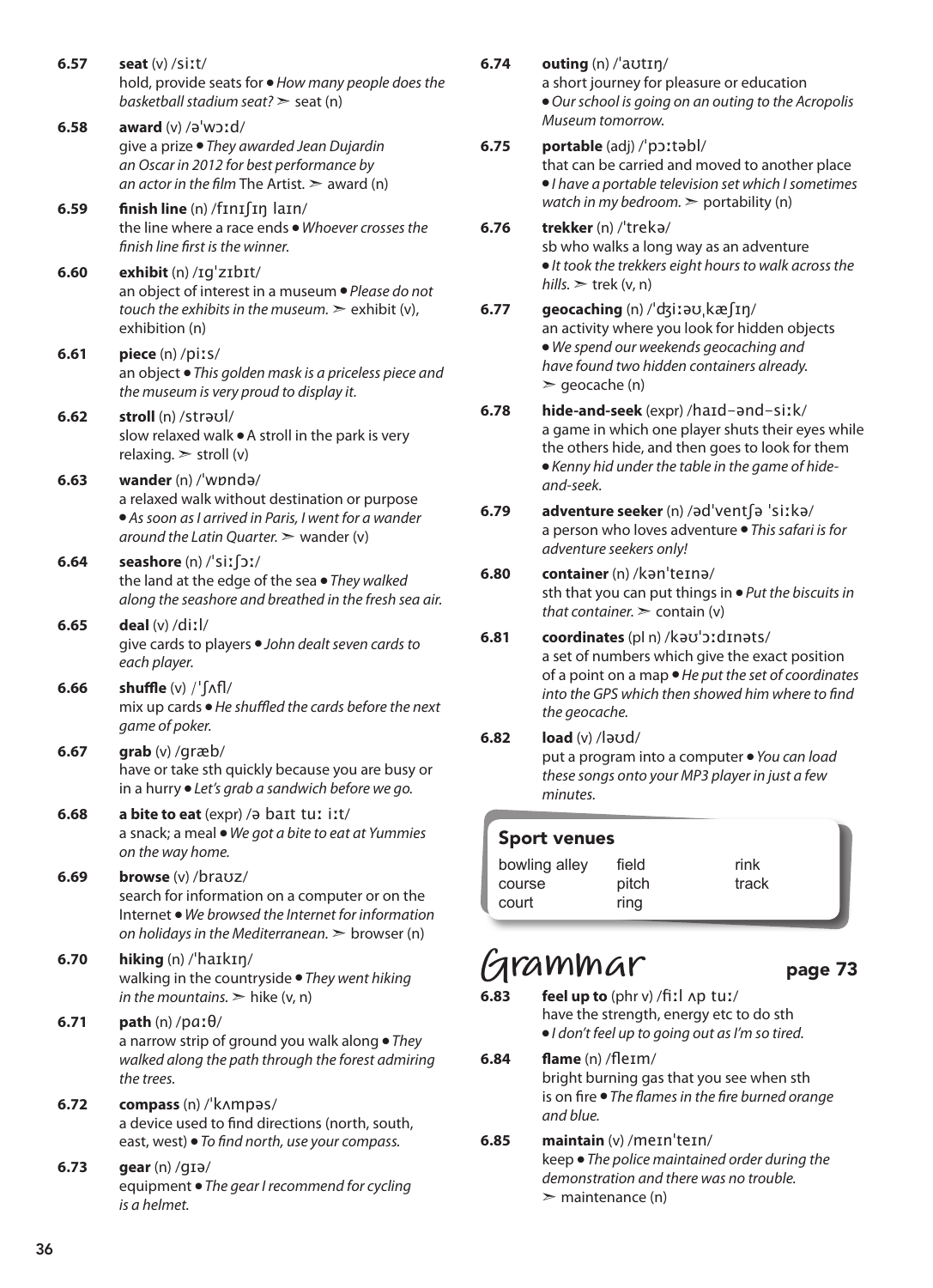- **6.86 Olympic Torch Relay** (n) /əˈlɪmpɪk tɔːtʃ rɪˈleɪ/ an event during which the Olympic Flame is carried from Olympia, Greece, to the place where the Olympic Games are going to be held ● *The 2004 Olympic Torch Relay was the first to start and end in Greece.*
- **6.87 mirror** (n) /ˈmɪrə/ a piece of glass which you can see your reflection in ● *She is so vain that she looks at herself in the mirror all the time.*  $\geq$  mirror (v)
- **6.88 host city** (n) /həʊst ˈsɪti/ a country that provides the necessary space, equipment etc for a special event ● *Athens was the host city for the 2004 Olympic Games.*

### **Listening** page 74

- 
- **6.89 boiling** (adj) /ˈbɔɪlɪŋ/ very hot ● *It's boiling in here! Open the window.*
- **6.90 proceed** (v) /prəˈsiːd/ move in a particular direction ● *Would passengers on flight 301 to Rome please proceed to Gate 32?*
- **6.91 miss out (on sth)** (phr v) /mɪs aʊt (ɒn ˈsʌmθɪŋ)/ lose an opportunity to do or have sth ● *Get your tickets now! Don't miss out on all the fun!*
- **6.92 discount** (n) /ˈdɪskaʊnt/ a reduction in the price of sth ● *There is a discount on clothes at this shop – they're 30% cheaper this week.*
- **6.93 annually** (adv) /ˈænjuəli/ once a year ● *The festival is held annually in February.*
- **6.94 catalogue** (n) /ˈkætəlɒg/ a book with information in it ● *I browsed the catalogue to see if there were any nice clothes in it that I could buy.*
- **6.95 venue** (n) /ˈvenjuː/ a place where an event takes place ● *The Olympic Stadium is the perfect venue for track and field events.*
- **6.96 troupe** (n) /truːp/ a group of singers, actors, dancers etc who work together ● *The dance troupe will perform at the Badminton Theatre in March.*

### Sport

finish line host city

spectator tournament

### Pastimes

hide-and-seek hiking outing

stroll trekker

## Speaking page 75

- **6.97 theme park** (n) /θiːm pɑːk/ an amusement park with a theme, eg Disneyland ● *They visited a Wild West theme park when they went to the USA.*
- **6.98 aqua park** (n) /ˈækwə pɑːk/ an amusement park with water slides, swimming pools and rides with flowing water ● *The kids had an amazing time at the aqua park.*

## **Grammar** page 76

**6.99 tournament** (n) /ˈtɔːnəmənt/ a set of games where you must win to carry on to the next game ● *There is one more match in this tournament: the final!*

### **6.100 kick-off** (n) /ˈkɪk-ɒf/

the time when a football game starts ● *The kick-off for the match between Arsenal and Barcelona is at*   $nine.$   $\geq$  kick off (phr v)

# **USE YOUT ENGLISH** page 77

- **6.101 get together** (phr v) /get təˈgeðə/ meet ● *She gets together with her friends every Saturday and they usually watch a DVD.*   $\ge$  get-together (n)
- **6.102 run into** (phr v) /rʌn ˈɪntuː/ meet by chance ● *I ran into Gerry at the shops, so we stopped for a coffee.*
- **6.103 show up** (phr v) /ʃəʊ ʌp/ appear; arrive ● *What time did Kim turn up at the party?*
- **6.104 sit around** (phr v) /sɪt əˈraʊnd/ spend a lot of time sitting and doing nothing very useful ● *The weather was horrible so instead of going out we sat around and watched TV.*
- **6.105 sit back** (phr v) /sɪt bæk/ get into a comfortable position and relax ● *We sat back and enjoyed the film at the cinema.*
- **6.106 sleep in** (phr v) /sliːp ɪn/ let yourself sleep later than usual in the morning ● *Teenagers often go to bed late, so they sleep in the next morning.*
- **6.107 turn down** (phr v) /tɜːn daʊn/ reject; refuse ● *They offered her a job, but she turned it down.*
- **6.108 head out** (phr v) /hed aʊt/ go out ● *Let's head out early so there isn't much traffic.*

### **Writing: a report** pages 78–79

**6.109 screen** (v) /skriːn/ show a film ● *The film will be screened at 7 pm and 10 pm at this cinema.*  $\ge$  screen (n)